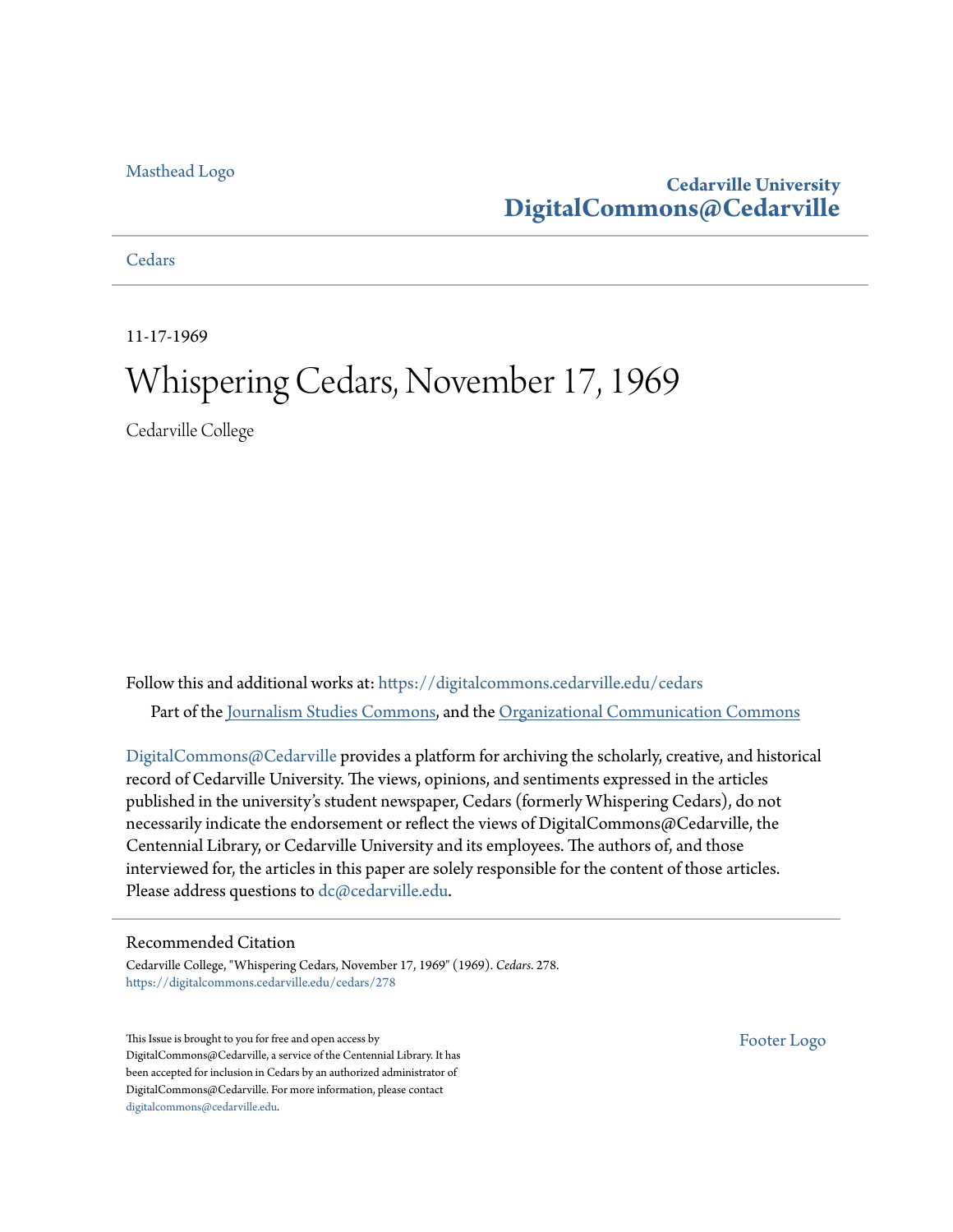VHSPERING CEDARS

Vol. 20, No. 4



Lecture Held in H.S. Gym

Cedar Cliff High School gym (across the street from Faith Hall) will be the location of the first Artist-Lecture series, a concert by the Miami University Symphony Orchestra on Novemb. 20, at 8:00 p.m. Due to the size of the orchestra, the high scnool was chosen since it is the only convenient place with relatively good acoustics, a large enough stage and sufficient seating space to accomodate the college and public.

The Miami University Symphony Orchestra in 1969-70 is a 75-piece organization whose schedule for the year includes nine appearances on Miami's Oxford Campus and at least two in other communities.

It is directed by Dr. George Seltzer, with assistance from Adon Foster. Both are members of the music faculty of Miami's School of Fine Arts and in the early 1950's they were co-directors of this orchestra. Foster now is concertmaster of the Dayton Philharmonic Orchestra and violinist in the Oxford String Quartet in addition to his teaching duties. Seltzer resumed direction of the Miami orchestra this fall to afford Otto Frohilch, its conductor since 1957, more time for composition and opera coaching.

The Miami orchestra consists of 56 students, several of whom perform in other area orchestras; members of Miami's music faculty; half a dozen "associate members" from the community, and when required by the needs of a particular program, professional members of other area orchestras.

Dr. Seltzer, who was a clarinetist in the Army Air Corps Band and Orchestra in World War II, through his early years at Miami also gave solo performances in many Ohio cities and elsewhere. He holds three degrees from the Eastman School DRUGS ON CAMPUS??!! by Debi Thornton

The bookstore has been quite active lately! Thirty thousand dollars worth of equipment are being moved in, in addition to drug supplies. The man responsible for the merchandise and equipment is Mr. Hale from Toledo. He is a retired pharmacist and has given the equipment free of charge. The merchandise was paid for by the bookstore itself. The equipment includes wall cases and display stands. Soon, the bookstore will have completed its alterations and customers will enjoy the new and pleasant atmosphere of the College bookstore.

of Music; has played with the Richmond Symphony Orchestra and the Rochester Civic Orchestra, and has appeared as soloist with various musical units.

# *Profs Receive Grants*

by Bernice Bowersox

Mr. Bert Frye, of the Cedarville Science Department, has received a \$2,000 NSF Grant for the continuation of a study in astronomy which was initiated during the summer at the Lunar and Planetary Lab of the University of Arizona. He will use this grant to purchase components for <sup>a</sup> polarimeter which he will design and build. This will then be used here at Cedarville for studies in the polarized light emitted by the moon and planets. In his work at the Lunar and Planetary Lab, Mr. Frye designed and built <sup>a</sup> test stand for the environmental testing of an automatic polarimeter which will be making a flight in 1972 to the planet Jupiter aboard an unmaned pioneer spacecraft. The Lunar and Planetary Lab is under the direction of Dr. Gerard Kuyper, internationally known astronomer who has appeared a number of times on national TV programs. Dr. Kuyper is an authority on moon and planetary studies and

November 17, 1969

# WCDR STAGES FIRST

by Diane Cockerill

It is here--the long awaited automation system has finally arrived and the staff of WCDR is finding adjusting to the system a new challenge.

Lee Eichelberger, Production Director of WCDR, feels that the automation system will open up a new avenue of education for the college.

Dane Rohm and Ken Cole, who are doing their own thing on "the Sunday PM" from 1:00 - 5 :00 feel that the automation system will provide a high quality stereophonic sound for each program along with versatility for the working student.

Mr. Gathany is proud to say that WCDR is one of the first college stations equipped for total automation in the country. (con't on p. 3)

by Bernice Bowersox

Dr. Larry Helmick of the Cedarville Science Department has been granted a \$2,000 academic year extension under the National Science Foundation Research participation for college teachers program in which he participated this summer in Florida. The grant will be used for equipment, chemicals, and student research assistant salaries. The \_tentative proposal was submitted for the "Study of Synthesis of Pyridinium Salts and Determination of their Hydrolytic Stability under Base-catalyzed Hydrogcn Deuterium Exchange Conditions." This is a relatively new area in chemistry and is currently an area of active research interest.

The grant runs from Oct. 29, 1969 to Oct. 30, 1971.

\*\*\*\*\*\*\*\*\*\*\*\*\*\*\*\*\*\*\*\*\*\*\*\*\*\*\*\*\*\*

# spearheaded the research which determined the nature of the moon's surface even before manlanded on the moon.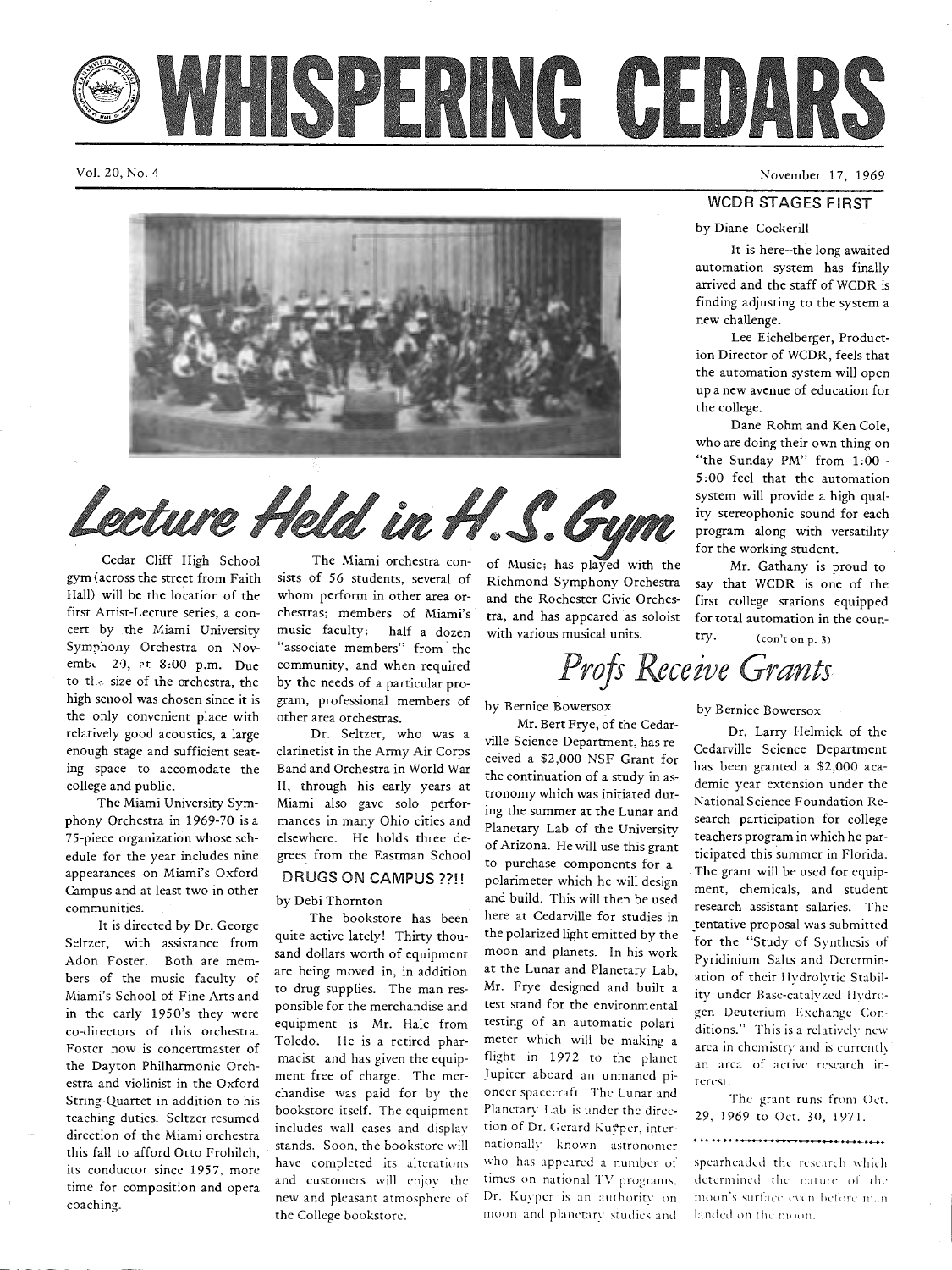WHISPERING CEDARS is a publication of campus events and student opinion for Cedarville College, pub-

Jished bi-weekly. Editor - Rich Mitchell Sports Editor - Bob Allen News Editor - Dawn Myers· Feature Editor - Bonnie

Smith

Moore

Young

Bernice Bowersox Diane Cockerill Barb Johnson Judy Johnson Faun Kauffman Dianne Kemp Judy Leach Lin Mason Tom Seidler · Debi Thornton

Letter to the Editor

it, maintenance?

Lettitor

There is not enough convenient parking for commuters. However, if the parking lot south of the Student Center were striped and cars parked diagonally, .at least 12 more cars could easily fit in, and damage to car finishes would be greatly reduced. Improper parking (taking two spaces, etc.) could then easily be controlled. How about

Bernice Bowersox

"They seem to test what you do not know rather than to ask what you do know"-this is one general opinion of the IBM tests at our college. I realize IBM tests are the only alternative sometimes because of class size and therefore, there is little time to grade all the tests. But how much of the information which we have LEARNED are on these graphite-marked pieces of paper? IBM tests make one merely reproduce memorized, unlearned facts that are too often forgotten five minutes after one has taken the test. Also, the IBM test does not let the student readily know what his mistakes were. What profit is there then, if we cannot learn from our mistakes? ls ed-

Staff

Photographer - Joe Spade Business Manager - Sue

Circulation Editor - Ellen

*Editorial*  **Apology** 

# by Rich Mitchell

 <sup>I</sup>must apologize for the views expressed in my last editorial, those concerning AAES. I find that I must retract the essence of that article for it conflicts with Cedarville's policies. My previous article warned of the dangers of making doctrine out of politics even on the student government level.

I now fully realize the advantage of Student Council's participation in the political realm by enacting a telegram campaign solely on a telephone call from Wittenberg University. I fully realize the advantage of pursuading over 300 students to sign and pay for telegrams because Wittenberg students stood. to lose \$300 in tuition costs when the immediate effects on Cedarville students would have been considerably less, if at all. Cedarville's newly developed giving plan cannot compare with Wittenberg's sophisticated system. But the shock value of \$300 is priceless.

I can appreciate the patriotism and the faith principle upon which some students signed their names to telegrams when a copy of the wording was not even available. I can even appreciate the Office of Development's research of sections of HR13.270 which affected Cedarville College, not having time to investigate the justness of other parts.

You see, I had been functioning under the wrong assumptions. I confess that I had thought that God was in control of the universe and our concern was with what was right and what pleased Him. But now I see that Marx was correct even for Christians when he developed an economic world view. It matters not what the principles are. Only the practical out workings as they affect our pocket books are the reasons why we act. Now  $\tilde{I}$  see which master we chose when confronted with God and mammon.

ettitori

To the Editor:

In an editorial in our last paper it was asked how our institutions could condone certain debasing initiations. The article stated that although there are some who are not in the following category "there are those whose emotional needs, that is their emerging feelings of insecurity and/or inferiority due to <sup>a</sup> lack of quantity or quality in ability, arc of such immense proportions that human dignity achieved by respectable means is of negative value to them." What is said about individual members of the club is reflected on our dub as a whole.

It was stated that we have a lack of ability. Most of us arc not the best in our sport, but we arc hardlv inferior. We play for Cedarville College and all I ask you to do is look at our record in athletics. Hut our purpose as a club is not one of improving

ability, our main purpose is promoting Christ through our common interest. It was also stated that we are emotionally insecure. <sup>I</sup>wonder if you know what that means Mr. Allen, and if you are qualified to say it. If it is true, is the newspaper the way to tell us. \

Christian dignity, everything we do must be dignified. I'm sorry but that is not the way <sup>I</sup>was made. So many of us today are so dignified we can not talk about Christ to anyone. When I went through VC initiation, I had fun. I was tired and humiliated sometimes but is that wrong? That is not all initiation meant to me though, when <sup>I</sup> wear that sweater or jacket now, it means a little more to me. Someone can buy a sweater and sew a letter on, but remember, some of us earned the right to wear it. I'm proud of VC and I'm proud of the initiation too.

Warren J. Pettitt

# TOO HEAVENLY MINDED

by Bonnie Smith

July 20, 1969 was a proud day for Americans and for all the free world. The Eagle had land ed! I, like many Americans, had tears in my eyes as I watched his tory being made.

Our space program has ad vanced tremendously in the last<br>decade. We've got 875 million<br>dollars worth of buildings alone on Cape Kennedy. Many jobs have been provided and Florida has seen an increase in economics because of Cape Kennedy. Many scientific discoveries have been made and many jobs have been provided.

Yet I'm wondering, is it worth it? Have we gotten back<br>what we've put in to our space program? When we look at our scarred America, we see many needs. We see starvation in the Appalachian Mountains, we hear the cry of our crime stricken cit ies, we see our polluted rivers and breath our polluted air while we watch the lift-off of another Apollo mission to the moon.

I can see some rationale in wanting to advance in our space<br>program, but what exactly are we striving for? World acclaim while<br>America is racked with so many problems? Have not we as Amer icans done enough in the eyes of the world?

'In the name of all men' was on the crew patch of the Apollo 11 mission. Great! Now how about having the same zeal and directing some of our goals to our problems right here in the U.S.

ucation measured merely in grade evaluations through a mediocre

test? I'm thankful that I am not gaining an education in this non motivational way! Variety and assortment is

needed in testing procedures. This is what is accomplished in the essay or fill-in test which lcts one be free to explain, to write what one does know. In this type of test one retains and prac-<br>tices learning by transforming facts into intelligent thought and idea-a true measurement of knowledge acquired!

Tom Seidler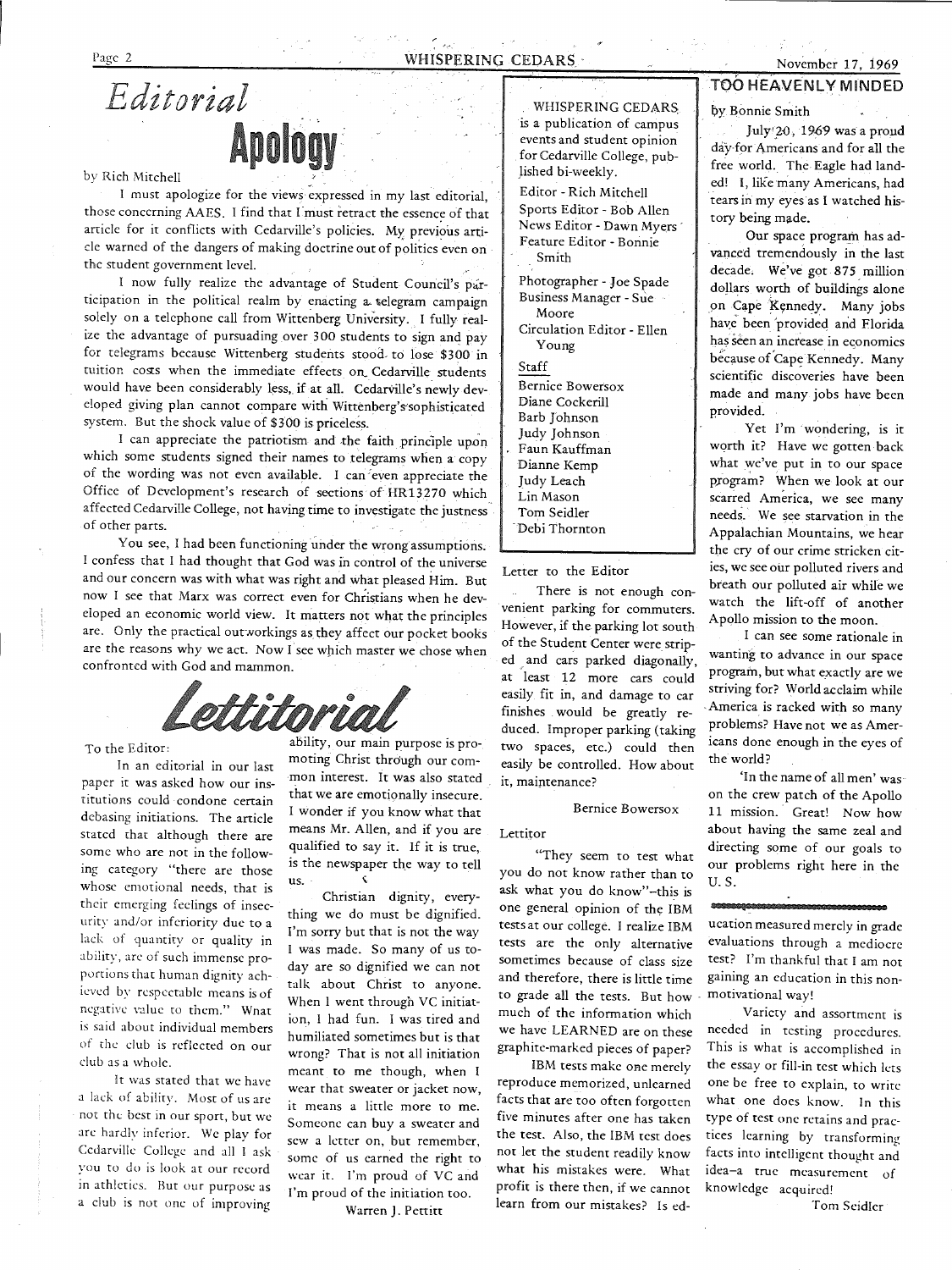

Kappa Delta Chi has a pajama party on the agenda. Mass confusion at Advisor Mc-Pheeters' house: some of the members are bringing recipes to make, and they'll also have games; it will be all-out fun all night long. Question: why do we call them pajama parties?

By now you've had a good introduction to Cedarville Banquets. Alpha Chi goes all out for their banquets. And you can never appreciate all the work that goes into them--much more than meets the eye! So Alpha Chi is taking a short breather after this one. And thanks to the Food Service (which never gets

Phone 372-9233 1544 W. Main Xenia, o. STEREOS - RECORDS **Bond FR** CASSETTES - T.V. TAPE RECORDERS Music Center GUITARS AMPLIFIERS XENIA (The Music People) 372·76711 *26 Flavors* ol ... CHAPLIN JERSEY CLEANERS ICE CREAM Laundry Service ساست<br>Shoe Repair<br>49 N. Moin St. Coderrille, Ohlo fresh Homemade DONUTS and COOKIES Phone: 766-3871 YOUNG'S STEPHEN'S JERSEY DAIRY REXALL 1 Mile North of Yallow Sorings Complete Film Service OPEN 6 A.M. - 10 P.M. EVERY DAY 766-1771 RECO *:························:* • • • • • • • • ! HARNE R'S ! • • • • • • ! CEDARVILLE ! • • ! SUPER VALUE MARKET ! SPORTING GOODS For Ladies and Gentlemen 113 E. High St., Springfield, 0. CEDARVILLE • • • • • • • • ! *Meats* - *Produce* - *Groceries* ! **HARDWARE** "For Your Best Deal In G.E. Appliances PHONE 766-1201 ~ ........................ :

a breather)!

Gamma Chi roughed it last Saturday--got up at 8:00 for breakfast at a Pancake House in Springfield. Which was worsegiving up sleep or trying to decide what to eat? On the cultural side, several members hope to attend Henry IV at Playhouse in the Park in Cincinnati November 15. Initiation will be November 17, for continuing students; Freshmen and

transfers: see you in January! Pi Sig plans a hay ride-at time of writing, date is not positive-either November 14 or the following week. November 21 is skit night, all school invited. The Pj Sig banquet will be January 30-plans are being made now.

Sigma Delta Kappa's regular meeting November 6 was a discussion on working with people. In the near future, Dr. Lawlor will present the 100 books every Christian worker should have.

Fresh flowers

s florist

"Far away places with far sounding names"-For most of us this seems to pretty well describe foreign lands, but it doesn't have to remain so.

Recently, interest has been taken in the advantages of traveling abroad. Experiences such as living, working, and studying in a foreign land are invaluable not only in academics, but there is social and spiritual value.

Numerous programs are available for interested students. Varied programs are offered, depending on what you want to receive from this experience.

World Academy is a study program taken . for credit with such courses as historical approach to French and English literature, modern European history, and ancient and medieval art, just to name three.

The American Student Information Service has a studywork program which gives you opportunity to work with foreign people as well as study their language and culture from courses.

Perhaps though the most rewarding program is the Study Abroad Program of Christian Colleges. This not only includes what the others offer, but gives chance for Christian Service.

#### McDORMAN'S

53 W. Main St. "Xenia's finest store for men" 372-4241



by Bonnie Smith More information can be obtained by contacting Miss Boylan. You never can tell, those far away places might just be your next stop!

Study *Abroad* Offered

REMEMBER WHEN:

Mr. Ballard was Dean of Men.

Mr. Grosh was Student Council President.

Mr. Ross was a student.

Dr. Riggs told a "funny" joke. Dozer Carter broke the basket-

ball backboard. Mr. Spencer had hair.

"Remember When"

Alpha Chi's world fell.

The lights went out!!

#### by Dianne Kemp

WCDR - continued from pg. 1

The new system will be on the air at least ten hours a day with live news coverage and chapel sermons.

Automation will give the students time to do special program preparations and personal interviews along with the manual board work when the station switches back to manual on weekends and late evenings. WCDR can stay on year round with the automatic system since it requires less personnel.

Do you like push-button radio? It is the newest and it is for you on 90.l WCDR-FM, the easy listening station.

#### WHO'S WHO??

The following seniors have been chosen for Who's Who Among Students: Ken Curcio, Ron Edwards, Lee Eichelberger, Andy Gathany, Ken Hammonds, Dave Kearney, Rich Mitchell, Beth O'Keefe, Jan Phenix, Cail Sears, Dave Southwell.

The following juniors have been chosen for Who's Who Among Students: Jan Beesley, Gary Creviston, Joyce Motts.

COLLEGE MEN **National Corp. hiring man for evening and Sat. work. Must**  have a car. Earn \$37 to \$66 **per week. Write to W. Wilson**  Box 27054, Columbus, Ohio, 43207